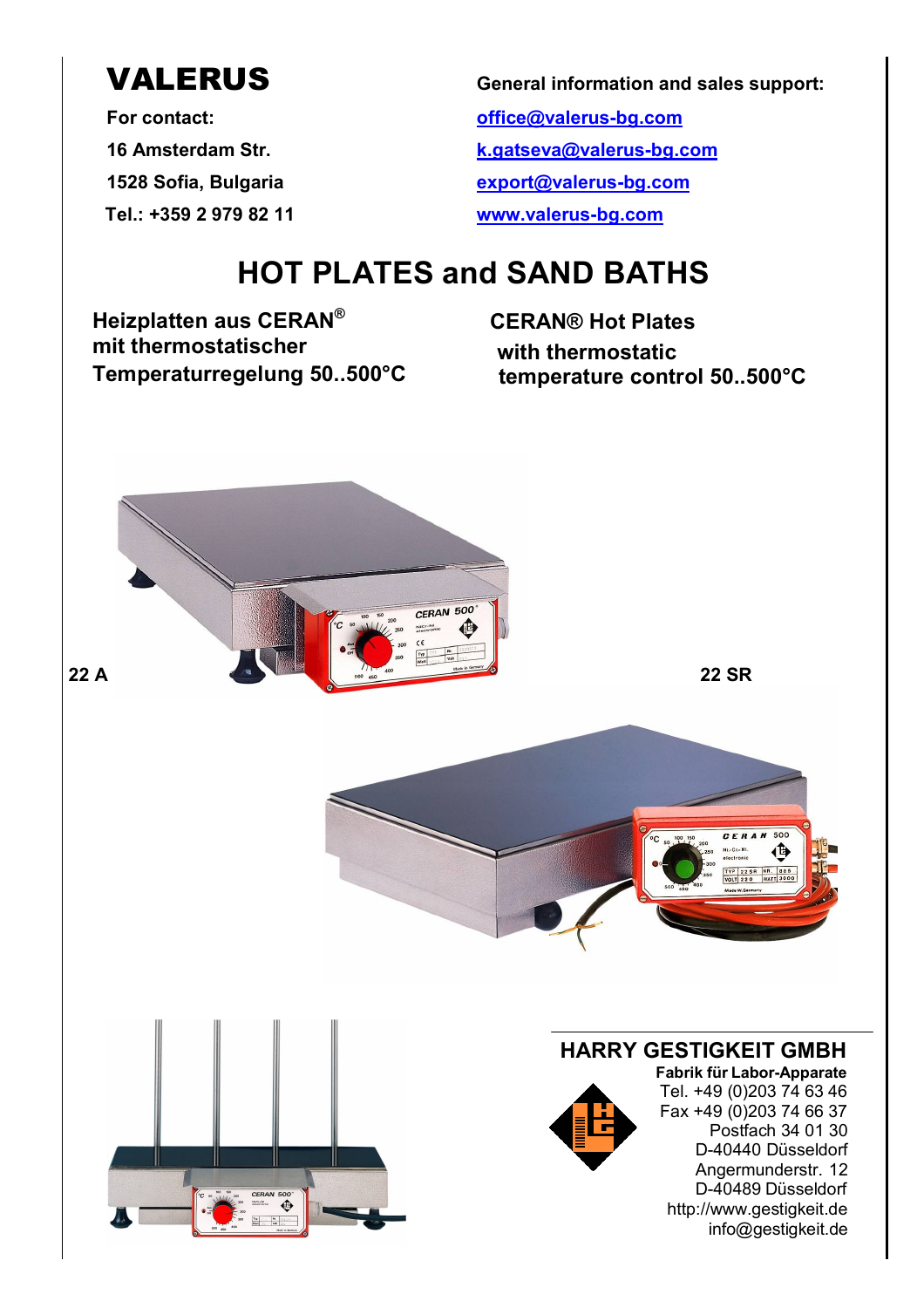### **Heizplatten aus CERAN ®**

CERAN® - eine außergewöhnliche Glaskeramik - ist hoch bruchfest, temperaturwechselbeständig, verzugsfrei, UVdurchlässig sowie hochsäurefest.

Aufbau: Die massearme Platte aus CERAN® ganzflächig elektrisch beheizt, ist in einem Edelstahlrahmen eingebettet und auf einem innenisolierten Edelstahlgehäuse montiert.

Die Temperaturregelung erfolgt über einen elektronischen NiCr-Ni Temperaturregler (Regelbereich 50 ... 500 'C), welcher in einem Druckgußgehäuse aus Aluminium eingebaut ist. Anheizzeit auf 500 'C in ca. 8 Minuten. Vier, um ca. 8 mm höhenverstellbare FÜße, erlauben wackelfreie und waagerechte Aufstellung. Typ 4 A hat 4 Stabvstabhalter (Abstand 1 00 mm). Bei der Baureihe SR und EB sind die elektrischen Verbindungen zwischen Regelgehäuse und Heizplatte durch einen flexiblen Metallschlauch geschätzt.

## **CERAN® - hot plates**

CERAN<sup>®</sup> an unusual glass ceramic material which is highly resistant to breakage and temperature changes, free from distortion, permeable to ultra-violet light and highly acid-resistant.

Construction: The low mass CERAN® plate is electrically heated over its full surface and is bedded into a stainless steel frame which is mounted on an internally insulated stainless steel housing.

The temperature control system consists of an electronic regulator, activated by a NiCr-Ni temperature sensor (adjustable 50 ... 500"C) installed in a Aluminium pressurecast housing. Warm-up time, e. g. 500'C in 8 minutes. Four feet, which can be individually adjusted to an approx. height of 8 mm to ensure horizontal stability. Type 4A has 4 supporting rod holders (distance 100 mm) In Tpyes SR and EB, the electrical connection between the control housing and the hot plate is protected by a flexible metal hose.

|              |      | Baureihe A - mit angebautem Regelgehäuse | Series A - with built-in control housing                 |                 |                   |  |  |  |
|--------------|------|------------------------------------------|----------------------------------------------------------|-----------------|-------------------|--|--|--|
| Typ<br>Types | Watt | Volt                                     | $B \times H \times T$ (mm)<br>$W \times H \times D$ (mm) | $CERAN^*$<br>mm | Gewicht<br>weight |  |  |  |
| 4A           | 1500 | 230 V, 50-60 Hz                          | 440 x 100 x 300                                          | 430 x 140       | $5,0$ kg          |  |  |  |
| 11A          | 2000 | 230 V, 50-60 Hz                          | 290 x 100 x 410                                          | 280 x 280       | $5,5$ kg          |  |  |  |
| 22A          | 3000 | 230 V, 50-60 Hz                          | 290 x 100 x 560                                          | 280 x 430       | $6,5$ kg          |  |  |  |
| 33A          | 4400 | 3x400 V, N+PE, 50-60 Hz                  | 440 x 100 x 560                                          | 430 x 430       | $9,0$ kg          |  |  |  |
| 44 A         | 5700 | 3x400 V, N+PE, 50-60 Hz                  | 590 x 100 x 560                                          | 580 x 430       | 11,5 kg           |  |  |  |

|              |      | Baureihe SR - mit separatem Regelgehäuse                                                                                                                               |                                              | Series SR - with separate control housing |                   |
|--------------|------|------------------------------------------------------------------------------------------------------------------------------------------------------------------------|----------------------------------------------|-------------------------------------------|-------------------|
| Typ<br>Types | Watt | Volt                                                                                                                                                                   | $B \times H \times T$ (mm)<br>W x H x D (mm) | $CERAN^{\otimes}$<br>mm                   | Gewicht<br>weight |
| 4 SR         | 1500 | 230 V, 50-60 Hz                                                                                                                                                        | 440 x 100 x 180                              | 430 x 140                                 | $5,0$ kg          |
| <b>11 SR</b> | 2000 | 230 V, 50-60 Hz                                                                                                                                                        | 290 x 100 x 290                              | 280 x 280                                 | $5,5$ kg          |
| <b>22 SR</b> | 3000 | 230 V, 50-60 Hz                                                                                                                                                        | 290 x 100 x 440                              | 280 x 430                                 | 6.5 <sub>kg</sub> |
| <b>33 SR</b> | 4400 | 3x400 V, N+PE, 50-60 Hz                                                                                                                                                | 440 x 100 x 440                              | 430 x 430                                 | $9,0$ kg          |
| <b>44 SR</b> | 5700 | 3x400 V. N+PE, 50-60 Hz                                                                                                                                                | 590 x 100 x 440                              | 580 x 430                                 | 11,5 kg           |
|              |      | Die Leitungslänge zwischen Regler und Heizgerät: 1,3 m. Längere Leitungen gegen Mehrpreis<br>The conducting wire between control housing and hot plate measures 1,3 m. |                                              |                                           |                   |

| Best.-Nr.    | Zubehör für Typ     |
|--------------|---------------------|
| Ord.-No.     | Accessories for     |
|              | 4 A-SR              |
| <b>ST 12</b> | Stativstab          |
|              | support rod         |
|              | 12 mm∅, 650 mm      |
| <b>AM 25</b> | Auflagemulde für    |
|              | Rundkolben 250 ml   |
|              | aus Aluminium       |
|              | interchangeable     |
|              | top mulde for round |
|              | bottom flask 250 ml |
|              |                     |



| Baureihe EB - als Einbaugerät für Tischeinbau<br>Series EB - as built-in units for bench installation          |                                                                                                                                                                                |                         |                                                          |                 |                    |                   |  |  |  |  |
|----------------------------------------------------------------------------------------------------------------|--------------------------------------------------------------------------------------------------------------------------------------------------------------------------------|-------------------------|----------------------------------------------------------|-----------------|--------------------|-------------------|--|--|--|--|
| Typ<br>Types                                                                                                   | Watt                                                                                                                                                                           | Volt                    | $B \times H \times T$ (mm)<br>$W \times H \times D$ (mm) | $CERAN^®$<br>mm | $A \times B$<br>mm | Gewicht<br>weight |  |  |  |  |
| <b>11 EB</b>                                                                                                   | 2000                                                                                                                                                                           | 230 V. 50-60 Hz         | 290 x 100 x 290                                          | 280 x 280       | 240 x 240          | $5,5$ kg          |  |  |  |  |
| <b>22 EB</b>                                                                                                   | 3000                                                                                                                                                                           | 230 V. 50-60 Hz         | 290 x 100 x 440                                          | 280 x 430       | $390 \times 240$   | $6,5$ kg          |  |  |  |  |
| <b>33 EB</b>                                                                                                   | 4400                                                                                                                                                                           | 3x400 V. N+PE, 50-60 Hz | 440 x 100 x 440                                          | 430 x 430       | 390 x 390          | $9,0$ kg          |  |  |  |  |
| <b>44 EB</b><br>3x400 V. N+PE, 50-60 Hz<br>5700<br>590 x 100 x 440<br>11,5 kg<br>$390 \times 540$<br>580 x 430 |                                                                                                                                                                                |                         |                                                          |                 |                    |                   |  |  |  |  |
|                                                                                                                | Die Leitungslänge zwischen Regelgehäuse und Heizgerät: 0,65 m. Längere Leitungen gegen Mehrpreis<br>The conducting wire between control housing and hot plate measures 0.65 m. |                         |                                                          |                 |                    |                   |  |  |  |  |

 $Tvp = Best.-Nr.$ andere Spannungen auf Anfrage



type = Order-No. other voltage on request

Ł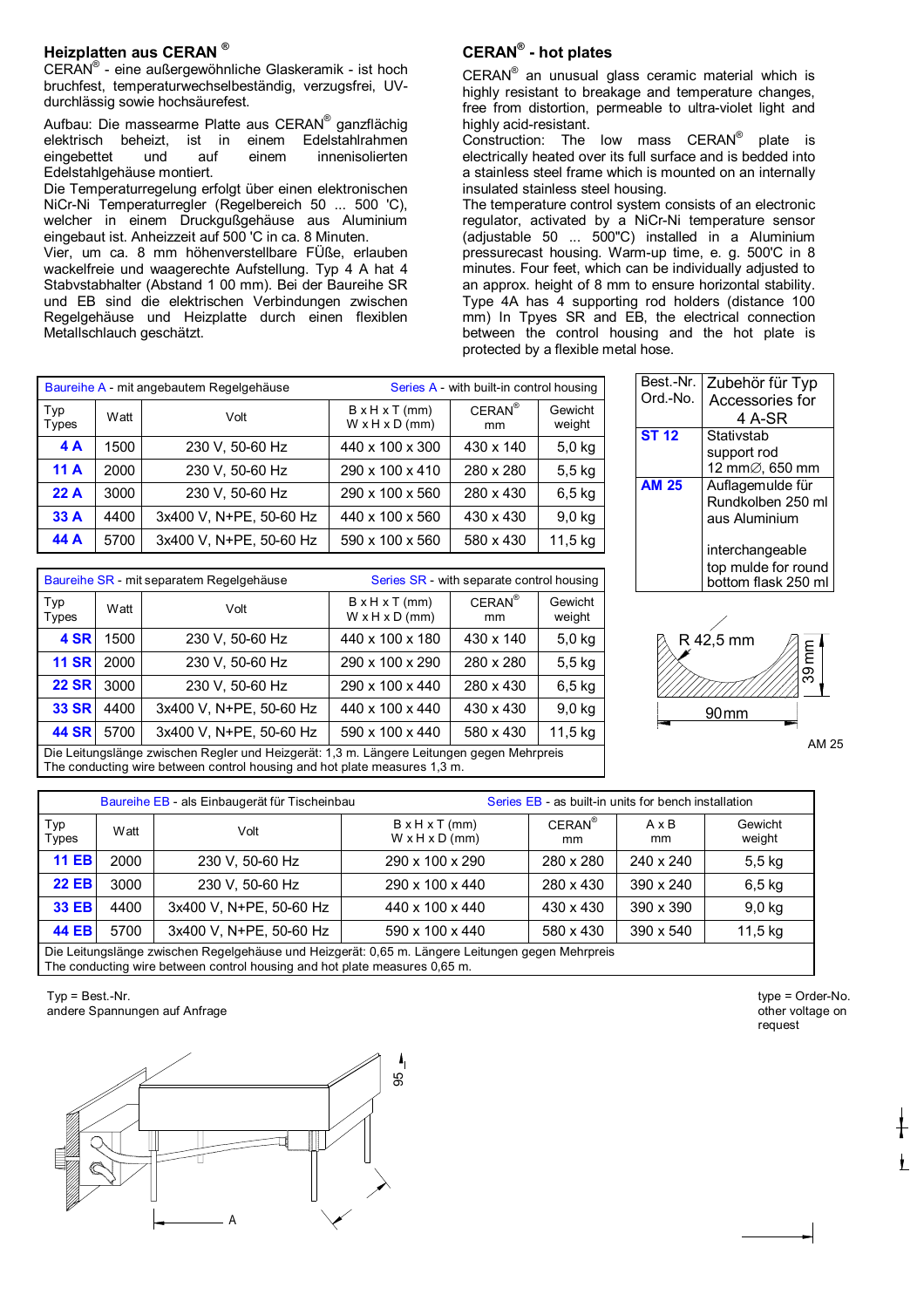# **Serien - Heizgeräte Consumery Series heating units**<br> **Stativheizplatten Hotplate for supp Hotplate for supporting rod**

# **Plattendurchmesser 85 mm und 150 mm Plate diameter 85 mm and 150 mm**





- $\checkmark$  Robust
- $\checkmark$  Durable
- $\checkmark$  also in non-stop operation

# **HARRY GESTIGKEIT GMBH**<br>
Fabrik für Labor - Apparate **Fabric 1990 Fax** +49 (0)203 - 74 66 37 Fabrik für Labor - Apparate Postfach 34 01 30 D - 40440 Düsseldorf ELET E-Mail info@gestigkeit.de



Angermunder Str. 12 D - 40489 Düsseldorf Internet http://www.gestigkeit.de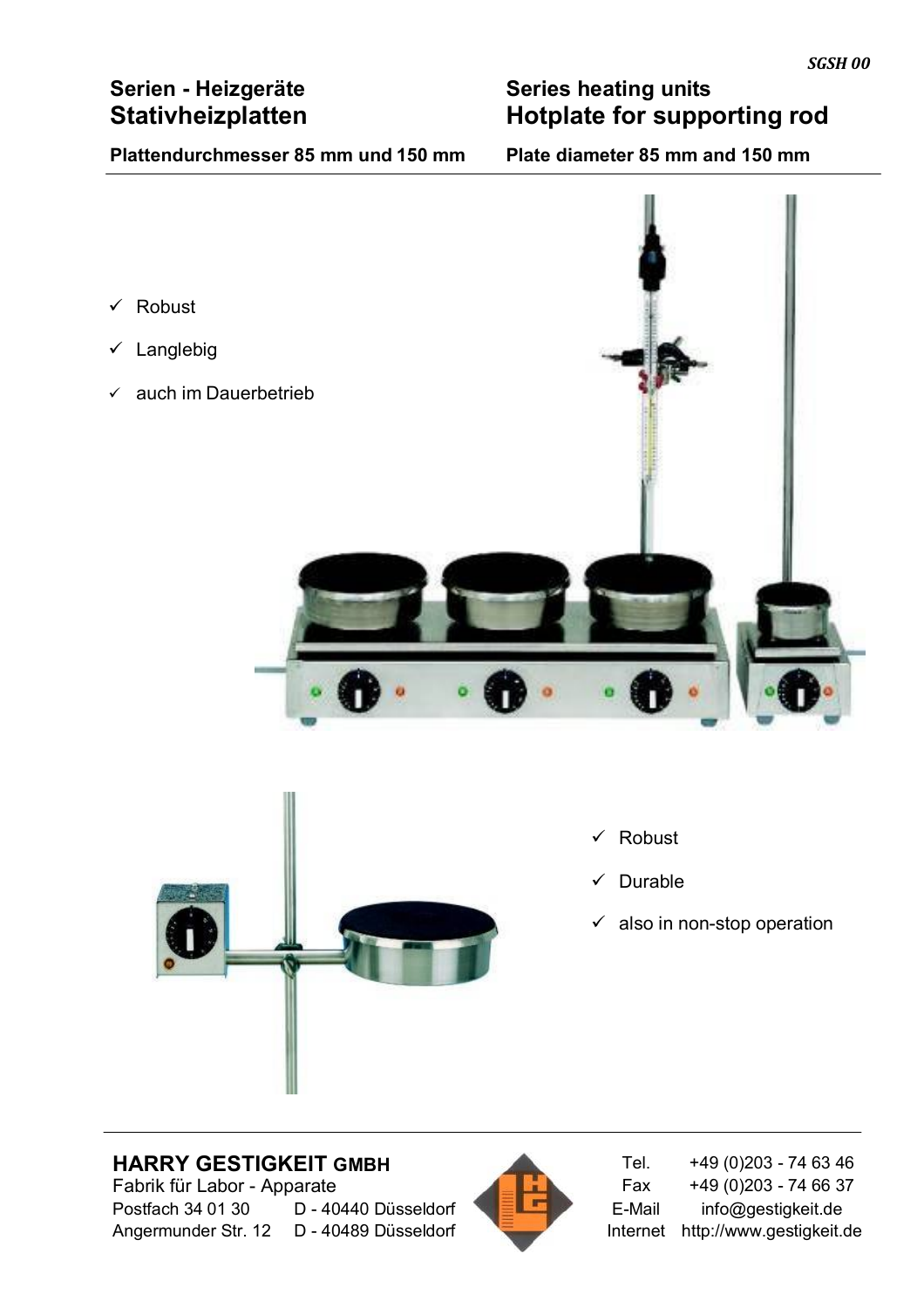# **Serienheizgeräte und Stativheizplatten**

Heizplatte aus geeignetem Guß, plan bearbeitet, mit Dehnungsmulde für verzugsfreien Betrieb. Gehäuseteile aus Edelstahl. Jede Heizstelle mit Anschraubvorrichtung für Stativstab. Die Geräte sind für Dauerbetrieb geeignet.

### *Regelbarkeit Typ SG..., SGK..., SH...*

Jede Heizstelle kann stufenlos über einen Leistungssteller von 10...100% geregelt werden.

## *Regelberkeit Typ SGR...*

Jede Heizstelle verfügt über ein zusätzlich eingebautes<br>elektronisches Schaltrelais und Kontaktgeberbuchse Schaltrelais und Kontaktgeberbuchse (Kleinspannung) für Kontaktthermometer. Anschluß jedoch nicht bedingt. Wird ein Kontaktthermometer angeschlossen, so wird dieses in der Regelung automatisch vorrangig. Ohne Anschluß eines Konataktthermometers arbeiten diese Geräte wie Typ SG...

# **Series and supporting rod hot plates**

Smoothly finished, cast-iron, hot plate with concave central expansion recess for warp free operation. All housing parts are constructed from stainless steel and each unit has a screw-on fitting for a supporting rod. The appliances have been specifically designed for non-stop use.

# *Regulation of models SG…, SGK… and SH…*

Each unit has a heating output controller that enables a variable adjustment between 10 to 100%.

# *Regulation of model SGR…*

Each unit has an additional, built-in, electronic relay and an extra low-voltage, 3-pole diode output bushing for an optional contact thermometer. When in use, the regulation via the thermometer takes automatic precedence. Without the thermometer, the operation of the SGR… is the same as the SG… model.

|                              |                           |                    |                  | <b>SH 15</b>     |                      | <b>Plattendurchmesser 85 mm</b> |                  |                 |                                 | SGK <sub>1</sub><br>Plate diameter 85 mm |  |  |
|------------------------------|---------------------------|--------------------|------------------|------------------|----------------------|---------------------------------|------------------|-----------------|---------------------------------|------------------------------------------|--|--|
| Best.-Nr.                    | <b>SH 85</b>              | <b>SH 15</b>       |                  | Order No.        | Heizstellen          |                                 | 1                | 4               | 6                               | No. of units                             |  |  |
| Platten-⊘ mm                 | 85 mm                     | 150 mm             |                  | plate-⊘ mm       | Best.-Nr.            |                                 | SGK <sub>1</sub> | SGK4            | SGK6                            | Order No.                                |  |  |
| Leistung in W                | 450                       | 1000               |                  | Wattage          |                      | Leistung in Watt                | 450              | 1800            | 2700                            | Wattage                                  |  |  |
| Gewicht in kg                | 1,0                       | 1,7                |                  | Weight kg        |                      | Gewicht in kg                   | 1,5              | 4,8             | 7,0                             | Weight kg                                |  |  |
| Länge                        | 280 mm                    | 340 mm             |                  | Length           |                      | Länge in mm                     | 125              | 485             | 725                             | Length                                   |  |  |
| Höhe                         | 80 mm                     | 80 mm              |                  | Height           | Höhe x Tiefe         |                                 |                  | 145 mm x 155 mm |                                 | Height x Depth                           |  |  |
| <b>Tiefe</b>                 | 110 mm                    | 150 mm             |                  | Depth            | Plattenabstand       |                                 |                  |                 | 120 mm                          | Space betw. units                        |  |  |
| Spannung                     |                           | 230240 V, 50-60 Hz |                  | Voltage          | Spannung             |                                 |                  |                 | 230 V240 V, 50-60 Hz<br>Voltage |                                          |  |  |
|                              |                           |                    |                  |                  |                      | SG <sub>3</sub>                 |                  |                 |                                 |                                          |  |  |
|                              | Plattendurchmesser 150 mm |                    |                  |                  |                      |                                 |                  |                 |                                 | Plate diameter 150 mm                    |  |  |
| Heizstellen                  |                           | 1                  | $\overline{c}$   | 3                | 4                    | 5                               | 6                |                 |                                 | No. of units                             |  |  |
| <b>Best.-Nr. ohne Relais</b> |                           | SG <sub>1</sub>    | SG <sub>2</sub>  | SG <sub>3</sub>  | SG <sub>4</sub>      | <b>SG 5</b>                     | SG <sub>6</sub>  |                 |                                 | Order No. without relay                  |  |  |
| Best.-Nr. mi Relais          |                           | SGR <sub>1</sub>   | SGR <sub>2</sub> | SGR <sub>3</sub> | SGR <sub>4</sub>     | SGR <sub>5</sub>                | SGR <sub>6</sub> |                 |                                 | Order No. with relay                     |  |  |
| Leistung in Watt             |                           | 500                | 1000             | 1500             | 2000                 | 2500                            | 3000             |                 |                                 | Wattage                                  |  |  |
| Gewicht SG in kg             |                           | 2,8                | 5,2              | 7,6              | 10,0                 | 12,4                            | 14,8             |                 |                                 | Weight SG in kg                          |  |  |
| Gewicht SGR in kg            |                           | 2,9                | 5,4              | 7,9              | 10,4                 | 12,9                            | 15,4             |                 |                                 | Weight SGR in kg                         |  |  |
| Länge in mm                  |                           | 180                | 355              | 530              | 705                  | 880                             | 1055             |                 |                                 | Length                                   |  |  |
| Höhe x Tiefe                 |                           |                    |                  |                  | 160 mm x 210 mm      |                                 |                  |                 |                                 | Height x Depth                           |  |  |
| Plattenabstand               |                           |                    |                  |                  | 175 mm               |                                 |                  |                 |                                 | Distance between plates                  |  |  |
| Spannung                     |                           |                    |                  |                  | 230 V240 V, 50-60 Hz |                                 |                  |                 |                                 | Voltage                                  |  |  |

| Zubehör                                  | Best.-Nr.       | passend für |                        |   |     |     | <b>Accessories</b>                                                |                |
|------------------------------------------|-----------------|-------------|------------------------|---|-----|-----|-------------------------------------------------------------------|----------------|
|                                          | Order No.       |             | <b>SH 85 SH 15 SGK</b> |   | SG. | SGR |                                                                   |                |
| Stativstab, 12 mm $\varnothing$ , 660 mm | <b>ST 12</b>    |             |                        | x | x   |     | Support rod, 12 mm $\oslash$ , 660 mm                             |                |
| Halter für Kontaktthermometer            | HK <sub>3</sub> |             |                        |   |     | x   | Holder for contact thermometer                                    |                |
| Kabel für Kontaktthermometer             | <b>SK83</b>     |             |                        |   |     | x   | Cable for contact thermometer                                     |                |
| Edelstahlsandbadschale                   | <b>SA 14</b>    |             |                        |   | x   | x   | Sandbath crucible                                                 | $40 \text{mm}$ |
| Auflagemulde für 250 ml<br>Rundkolben    | AM 25 Z         | x           |                        | x |     |     | linterchangeable top with recess<br>for 250 ml round bottom flask |                |

#### **Further Fabrications**

The right to make modifications serving further technical development, is reserved

AM 25 Z

250 ml

High temperature TITANIUM hot plate up to 600°C - CERAN hot plates up to 500°C - Electronic DIGITAL hot plates up to 450°C - Precision hot plates - Stand hot plates with supporting rod - Multi-purpose, very deep, heating bath - sand bath - rapid incinerator - Series heating units -Multipurpose heating equipment - Water- and Oil baths – Development - Special orders.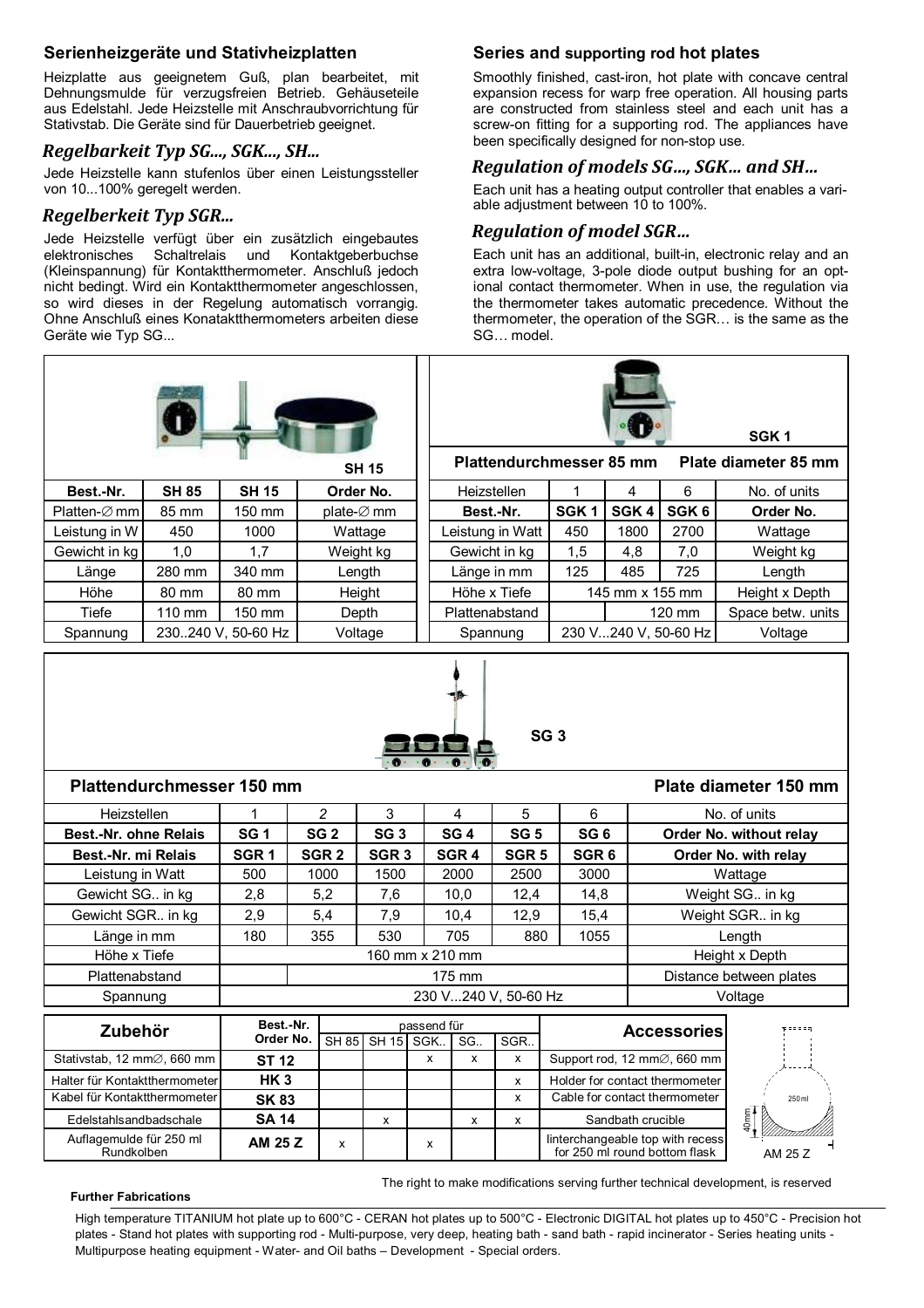- *Robust*
- $\times$  Langlebig
- $\times$  auch im Dauerbetrieb





- $\checkmark$  Robust
- $\checkmark$  Durable
- $\checkmark$  also in non-stop operation

Fabrik für Labor - Apparate Postfach 34 01 30 D - 40440 Düsseldorf E-Mail info@gestigkeit.de Angermunder Str. 12 D - 40489 Düsseldorf Manuel Internet http://www.gestigkeit.de

**HARRY GESTIGKEIT GMBH** Tel. +49 (0)203 - 74 63 46<br>Fabrik für Labor - Apparate Fabrik Fax +49 (0)203 - 74 66 37

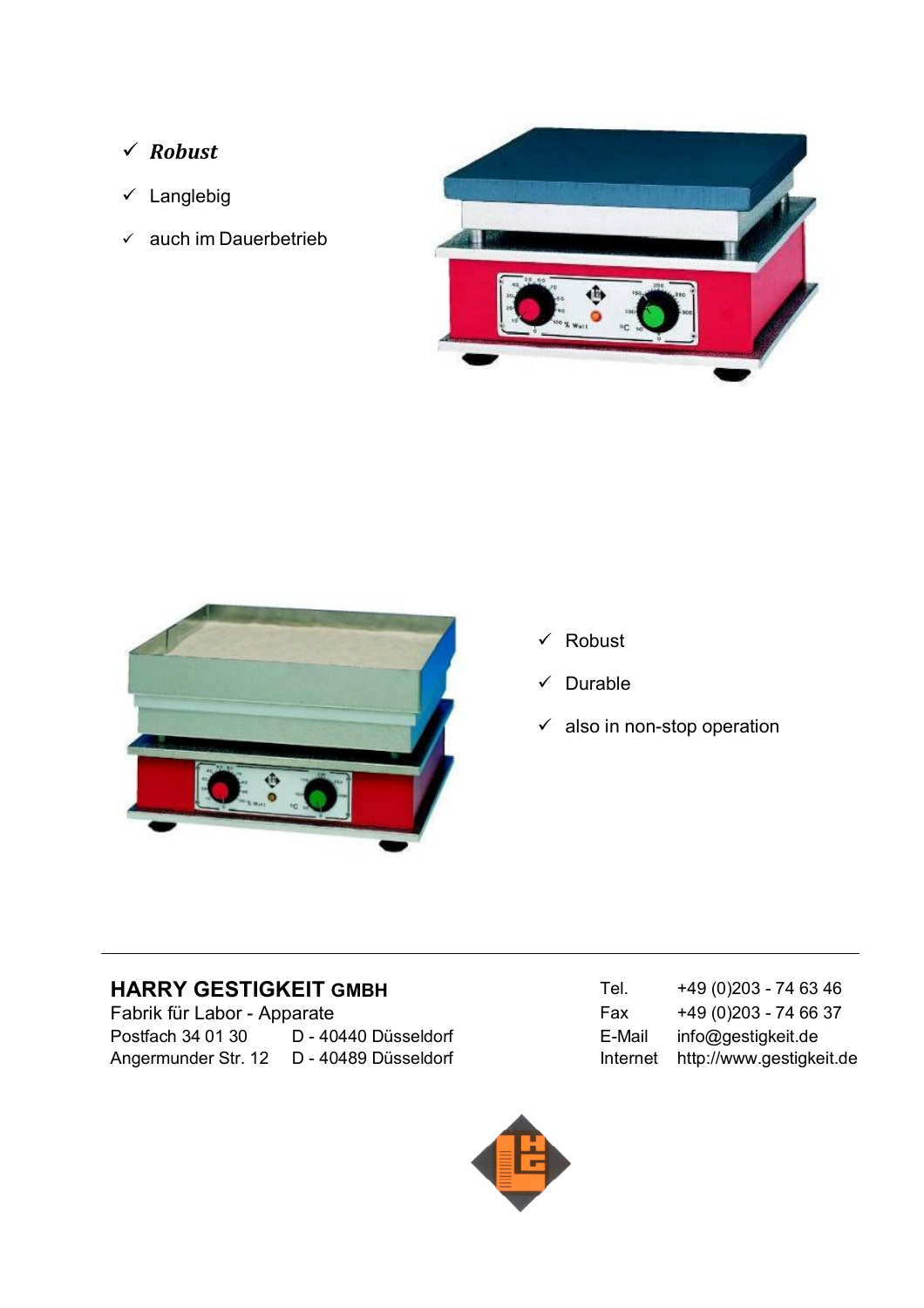#### **Heizplatten,** elektrisch für Dauerbetrieb

Elektrische Heizplatten mit stufenloser Temperaturregelung mit oder ohne thermostatischer Regelung. Robuste Ausführung für dauerbetrieb. Heizplatte aus Aluminium-Legierung. Durch asymmetrische Langzeitheizung (Plattenecken und Ränder sind stärker beheizt) wird eine sehr gleichmäßige Temperaturverteilung auf der ganzen Heizfläche erzielt, wie es bisher bei konventionellen Heizplatten noch nicht erreicht wurde.

Asbestfreie Isolierung, Gehäuseteile sind aus Edelstahl Werkstoff Nr. 1.4301 gefertigt, wobei das Mittelteil zusätzlich lackiert ist.

Vier Gehäusefüß, etwas höhenverstellbar. Snschlußkabel ca. 1,7 m. Bei 230 Volt bis 3300 Watt mit Schukostecker.

#### **Hot Plates,** electric for continuous operation

Electrical hotplates with variable temperature control, with or without a thermostatic regulator. Robust construction for continuous perfomance. Aluminium alloy hotplate. Because of the asymmetrical, long-term heating system (hotplate corners and edges are subjected to more heat) an even temperature is guaranteed over the entire heating surface. Asbest-free insulation. The housing is constructed from high-grade, stainless steel No. 1.4301, whereby the central section has been additionally sprayed in orange.

Four adjustable feet ensure extra stability. Connecting cable approx. 1,7 m. long, 230 Volt 3200 Watt with Schuko plug.



### Heizplatten mit Leistungssteller Hot plates with wattage power control

**Technische Daten Best.-Nr. = Typ Watt** *Volt Temperatur temperature A mm B mm C mm D mm* Gewicht weight

| HD <sub>0</sub> | 1800 | 230         | max. 370°C           | 300 | 300 | 312 | 312 | 10 kg |
|-----------------|------|-------------|----------------------|-----|-----|-----|-----|-------|
| HD <sub>1</sub> | 2200 | 230         | max. 370°C           | 350 | 350 | 358 | 358 | 12 kg |
| HE <sub>1</sub> | 2400 | 230         | max. 370°C           | 290 | 440 | 308 | 458 | 13 kg |
| HD <sub>2</sub> | 2850 | 230         | max. 370°C           | 350 | 350 | 364 | 514 | 18 kg |
| HD 3-230        | 4000 | 230         | max. $370^{\circ}$ C | 430 | 580 | 442 | 592 | 25 kg |
| HD 3-400        | 4000 | 3x400, N+PE | max. 370°C           | 430 | 580 | 442 | 592 | 25 kg |

| Heizplatten mit Leistungssteller<br>und thermostatischer Regelung |      |             |                                                                 |         |         |                    | Hot plates with wattage power<br>control and thermostaic control |                   |  |  |
|-------------------------------------------------------------------|------|-------------|-----------------------------------------------------------------|---------|---------|--------------------|------------------------------------------------------------------|-------------------|--|--|
| <b>Technische Daten</b><br>Best.-Nr. = Typ                        | Watt | <b>Volt</b> | <b>Temperatur</b><br>temperature                                | A<br>mm | B<br>mm | $\mathbf{C}$<br>mm | D<br>mm                                                          | Gewicht<br>weight |  |  |
| <b>HT01</b>                                                       | 1000 | 230         | 30110°C                                                         |         |         |                    |                                                                  |                   |  |  |
| <b>HT02</b>                                                       | 1800 | 230         | 50300°C                                                         | 300     | 300     | 312                | 312                                                              | 11 kg             |  |  |
| <b>HT03</b>                                                       | 1800 | 230         | 100.370°C                                                       |         |         |                    |                                                                  |                   |  |  |
| <b>HT 11</b>                                                      | 1150 | 230         | 30110°C                                                         |         |         |                    |                                                                  |                   |  |  |
| <b>HT 12</b>                                                      | 2200 | 230         | 50300°C                                                         | 350     | 350     | 358                | 358                                                              | 13 kg             |  |  |
| <b>HT 13</b>                                                      | 2200 | 230         | 100.370°C                                                       |         |         |                    |                                                                  |                   |  |  |
| <b>TH 11</b>                                                      | 1650 | 230         | 30110°C                                                         | 290     |         | 308                | 458                                                              | 14 kg             |  |  |
| <b>TH 12</b>                                                      | 2400 | 230         | 50300°C                                                         |         | 440     |                    |                                                                  |                   |  |  |
| <b>TH 13</b>                                                      | 2400 | 230         | 100370°C                                                        |         |         |                    |                                                                  |                   |  |  |
| <b>HT 21</b>                                                      | 1800 | 230         | 30110°C                                                         |         |         | 364                | 514                                                              | 19 kg             |  |  |
| <b>HT 22</b>                                                      | 2850 | 230         | $50.300^{\circ}$ C                                              | 350     | 500     |                    |                                                                  |                   |  |  |
| <b>HT 22</b>                                                      | 2850 | 230         | 100.370°C                                                       |         |         |                    |                                                                  |                   |  |  |
| <b>HT 31</b>                                                      | 2000 | 230         | 30110°C                                                         |         |         |                    |                                                                  |                   |  |  |
| HT 32-230                                                         | 4000 | 230         | 50300°C                                                         |         |         |                    |                                                                  |                   |  |  |
| HT 32-400                                                         | 4000 | 3x400, N+PE | 50300°C                                                         | 430     | 580     | 442                | 592                                                              | 26 kg             |  |  |
| HT 33-230                                                         | 4000 | 230         | 100.370°C                                                       |         |         |                    |                                                                  |                   |  |  |
| HT 33-400                                                         | 4000 | 3x400, N+PE | 100.370°C                                                       |         |         |                    |                                                                  |                   |  |  |
| <b>HB 110</b>                                                     | 1000 | 230         | 30110°C                                                         | 610     | 160     | 200                | 618                                                              |                   |  |  |
| <b>HB 300</b>                                                     | 2000 | 230         | 50300°C                                                         |         |         |                    |                                                                  | 11 kg             |  |  |
|                                                                   |      |             | Einbauheizplatten auf Anfrage<br>Built-in hot plates on inquiry |         |         |                    |                                                                  |                   |  |  |